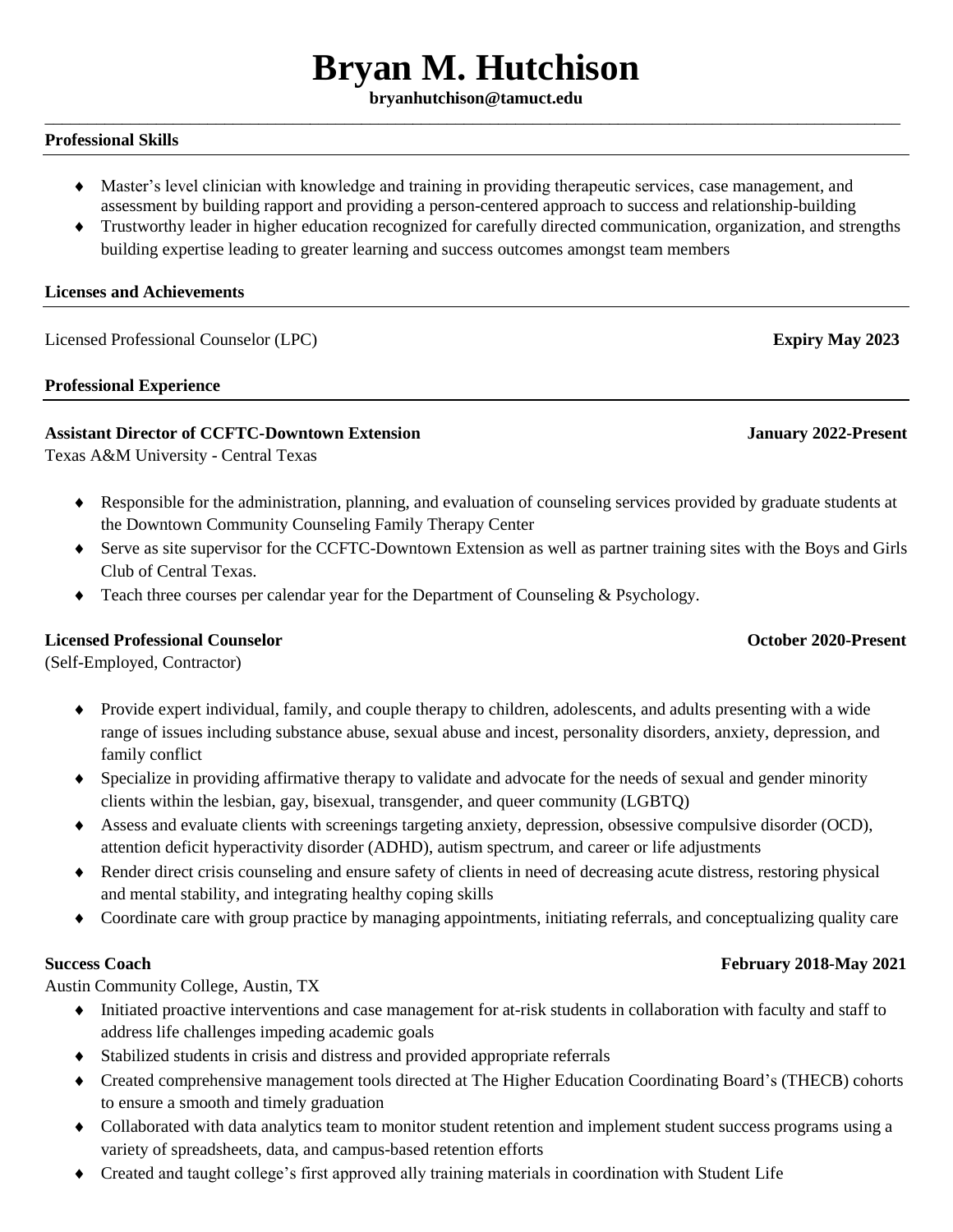Served as an advocate, resource, and guide to students navigating complicated processes such as student conduct cases, academic probation and suspension, and Hazlewood Act appeals

Odessa College, Odessa, TX

- Motivated and advised students with course selections throughout their academic careers by providing unique and high-quality pathways
- Addressed students' risk factors through effective caseload management aimed at promoting student success and college's Drop Rate Improvement Plan (DRIP)
- Taught multiple face-to-face and online career and foundational courses within the College of Education
- Visited with over 100 students weekly and answered over 100 emails weekly in order to remain current with college initiatives and directives of ongoing high-engagement strategies
- Provided crisis counseling to athletes and at-risk students at the discretion of the Director of Student Success

# **Program Aide for Career and Professional Development September 2017-February 2018**

Texas A&M University-Central Texas, Killeen, TX

- Provided individual résumé and cover letter critiques, mock interviews, and one-on-one coaching to aid students in career development efforts
- Formatted an AI (artificial intelligence) version of the career and professional development booklet to assist with the department's compliance of Section 504 of the Rehabilitation Act of 1973
- Assisted with creating, implementing, and executing innovative learning experiences such as career workshops, job fairs, and internship opportunities to promote objectives of the Career and Professional Development

# **Floor Manager/Tutor-Student Success and Persistence July 2017-Present**

Central Texas College, Killeen, TX

- Ensured all aspects of the Student Success Center operations ran smoothly by updating inventory and replenishing supplies, answering questions, and providing education
- Served as a supervisor to tutors, maintained social media accounts for Student Success center, and attended all campus events to promote persistence and retention
- Provided solution-focused academic support with a focus upon writing skills, exam preparation, time management, study skills, research, and paper reviews

# **Mental Health Clinician-Intern January 2016-April 2016**

University of Texas Medical Branch, Woodman State Jail, Gatesville, TX

- Prepared clinically appropriate case notes and documentation of all mental health care, goals, and objectives in a timely manner in order to evaluate and monitor patient progress
- Provided routine consultation and communication with supervisor and attending psychiatrist regarding the status of assigned patients
- Managed offenders who were threatening self-harm or homicidal ideation to ensure a safe and secure environment for mental health facility

Texas A&M University-Central Texas, Community Counseling Clinic, Killeen, TX

- Assessed, evaluated, and provided psychotherapy for children, adolescents, and adults under the direction of the clinic's supervisor
- Prepared case notes, formulated treatment plans, and monitored objectives to evaluate clients' goals and progress
- Led group therapy for local probation and parole individuals seeking rehabilitation and improved problem-solving skills

# **Success Coach November 2017-February 2018**

# **Student Counselor July 2015-December 2015**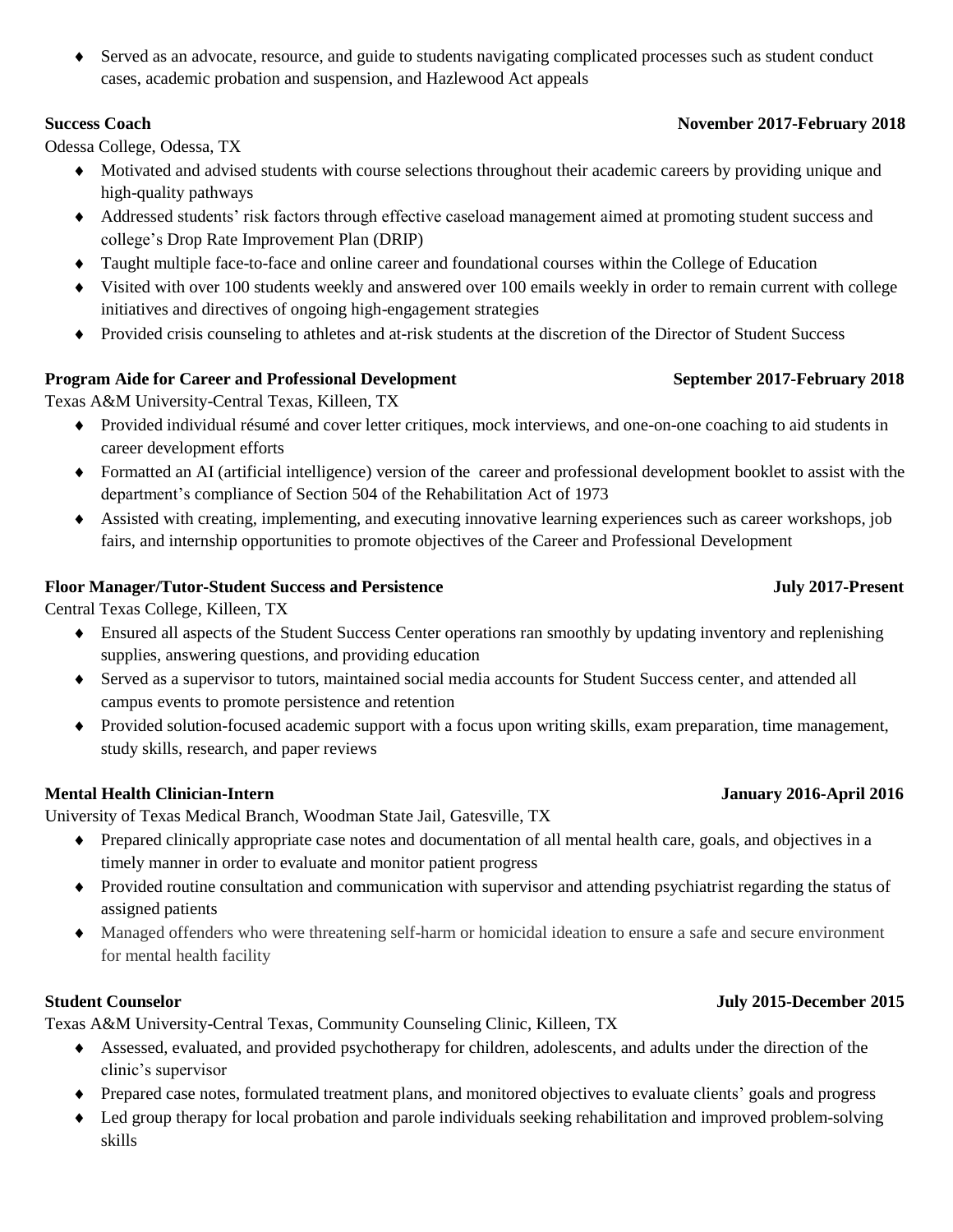Cedar Crest Hospital and Residential Treatment Center, Belton, TX

- Conducted psychosocial assessments, prepared case notes, and provided psychotherapeutic activities for children, adolescents, and adults
- Created and organized group therapy in conjunction with patients' treatment plans and objectives

# **Graduate Assistant for Student Success October 2014-March 2016**

Texas A&M University-Central Texas, Killeen, TX

- Hired, trained, and supervised the Blue Coat Ambassadors to promote a positive image of Texas A&M University-Central Texas by coordinating the development, planning, and implementation of all events and programs as assigned by the Director of Student Success such as recruiting, retention, and peer mentoring
- Organized and supported efforts to ensure the successful transition of students at Texas A&M University-Central Texas through programs including early alert initiatives, testing and tutoring, and regularly scheduled assessments
- Assisted with student retention efforts by compiling data, writing reports, and creating surveys to assess the effectiveness of the Blue Coat Ambassador team
- Helped with the daily operations of the office including tracking appointments and schedules, test proctoring and tutoring support, GRE workshop planning, and monitoring and motivating conditional contract students
- Established partnership with Federal Trio Program, Upward Bound, in order to mentor at-risk students, recruit potential students outside Killeen ISD, and cultivate new community partnerships

# **Floor Manager/Tutor-Student Success and Persistence July 2014- October 2014**

Central Texas College, Killeen, TX

- Managed the coordination of incoming students to the Academic Studio with TutorTrac software in order to match them with tutors who would best meet their specific learning needs
- Established an environment in which students could approach and prepare for learning with increased support, determination, and planning

# **Blue Coat Ambassador March 2013-March 2016**

Texas A&M University-Central Texas, Killeen, TX

- Recruited and retained students for Texas A&M University-Central Texas by promoting and exemplifying the University's ideals and objectives
- Engaged and inspired over 3,000 middle and high school students within Killeen ISD and surrounding communities to attend college through the delivery of quality college and career readiness presentations in support of the Texas P-20 initiatives
- Collaborated in the organization, facilitation, and risk management of Student Affairs' events such as the Welcome Back Picnic, internship and job fairs, new student orientations, and transitions days
- Assisted with the daily operations of the Student Success office such as answering phones, providing information about programs and procedures, and giving campus tours as needed

# **Special Education Paraprofessional December 2009-August 2011**

Killeen Independent School District, Killeen, TX

- Identified and intervened with high risk students to reinforce learning of materials and/or skills introduced by the teacher
- Customized behavior and lesson plans for each student following all procedures as outlined in the student's Individualized Education Plan (IEP)
- Promoted dignity by caring for the physical and emotional health of special needs students while confirming their unique strengths and abilities